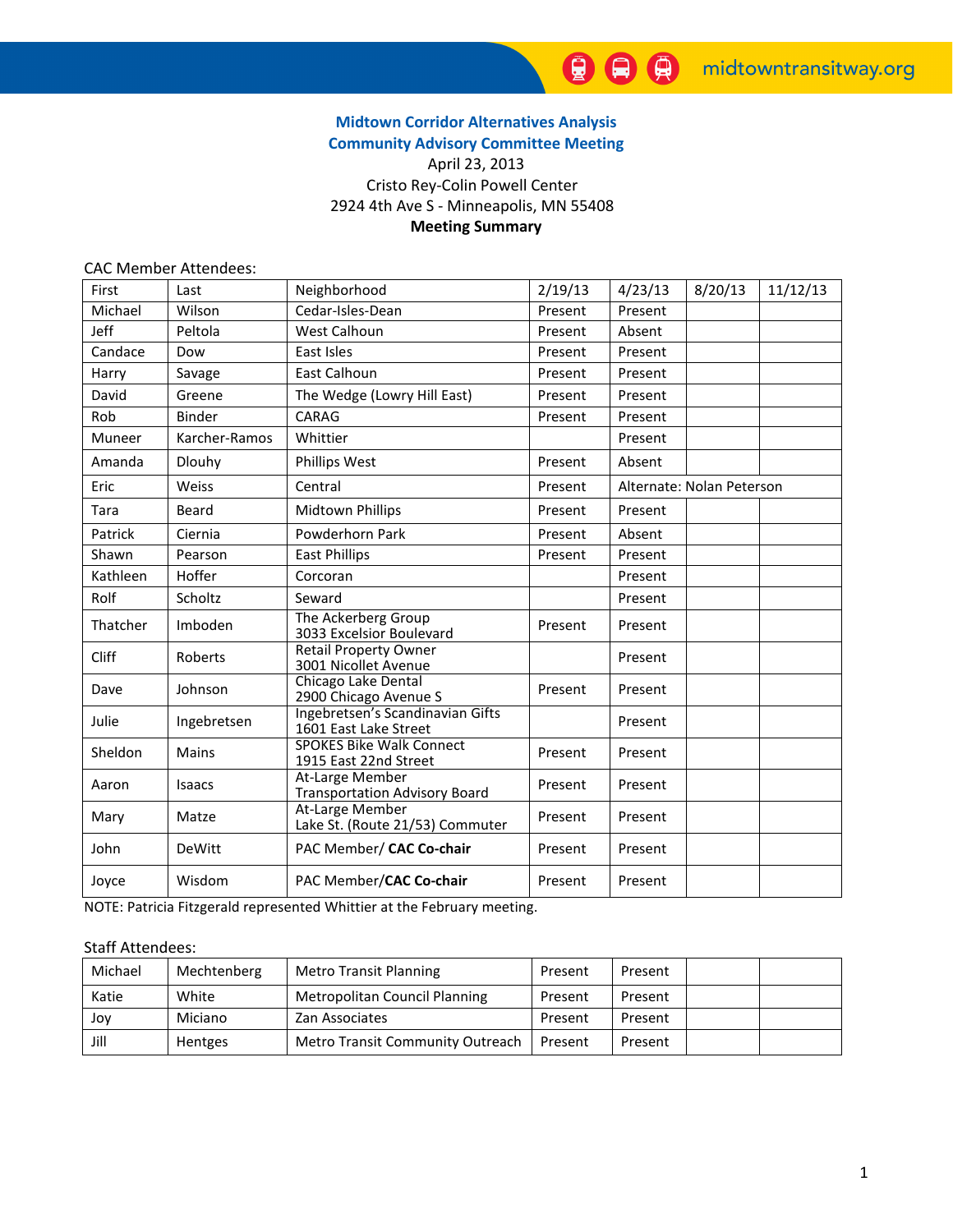Meeting began at approximately 7:04 p.m.

### 1. Committee Introductions (ALL)

Committee welcomed new members since first meeting and did quick introductions around the table. There are still opportunities for members to join us from the Lyndale Neighborhood and Longfellow Neighborhood (including a business). We would also welcome a property owner, employer or employees from Uptown, Lyn-Lake, Whittier. Finally, anyone willing to help us engage their communities typically underrepresented in public process (including immigrants or New Americans), please invite them and Jill Hentges and/or Joy Miciano will reach out to them.

### 2. Purpose and Need (Michael Mechtenberg)

As discussed at previous meeting:

- Goals and objectives of Midtown Corridor Alternatives Analysis
- Staff integrated comments received from CAC members since first meeting and established the Purpose and Need for the study (available at website: midtowntransit.org).

Other Notes:

- The policy summary (shorter version) and the full document are now posted on the website.
- The policy summary will be presented to the PAC on May 8 for approval.
- We are now moving on to the next phase of the project which includes the Universe of Alternatives and the initial screening for list of finalists for deeper study within the AA package.
- **3. Community Updates -** opportunity to hear back from neighborhoods and business organizations
	- East Isles Residence Organization/Candace Dow: The neighborhood organization now has a transportation committee. The Annual Meeting was in April and there was some focus given to possible improvements for East Isles and Midtown Corridor. They surveyed at the annual meeting had 13 respondents.

## ACTION 1: Candace will share the results of the East Isles survey with Midtown Corridor Project Management Team through Jill Hentges.

• CIDNA/Mike Wilson: Much time in his community is spent dealing with SWLRT; did a walk about for West Lake Street station for station planning; did not discuss connection to Midtown Corridor project. This is a concern as the west terminus for the Midtown Corridor is intended to be the West Calhoun Station. Would like to see better communication and interaction between SPO and Midtown AA for this complicated station area at/near West Calhoun. The Hill and Lake Press had 10 different articles on LRT, but want to keep the Midtown Corridor project in people's minds too. May issue of Hill and Lake Press will highlight the Midtown Corridor and Open Houses. The Hill and Lake Press is available online.

## ACTION 2: Send links to articles to CAC members and add to website. Mike and Candace have also shared art copies of the newspapers as well. If needed, newspaper articles can be scanned and added to the website.

• The Wedge (Lowry Hill East)/David Greene: Will write an update on the project in the Wedge newsletter after each CAC. The Wedge paper isn't online yet.

### ACTION 3: Could David save a copy of each article in The Wedge for Jill Hentges so that they can be added to the Media and News Coverage section of the website?

- Seward Business (SPOKES)/Sheldon Mains: There are some continuing concerns:
	- o Do not orphan Lake Street, east of Hiawatha.
	- o We want development promoted and encouraged, not hindered.
	- $\circ$  There are also concerns regarding the possible impacts to the Midtown Greenway.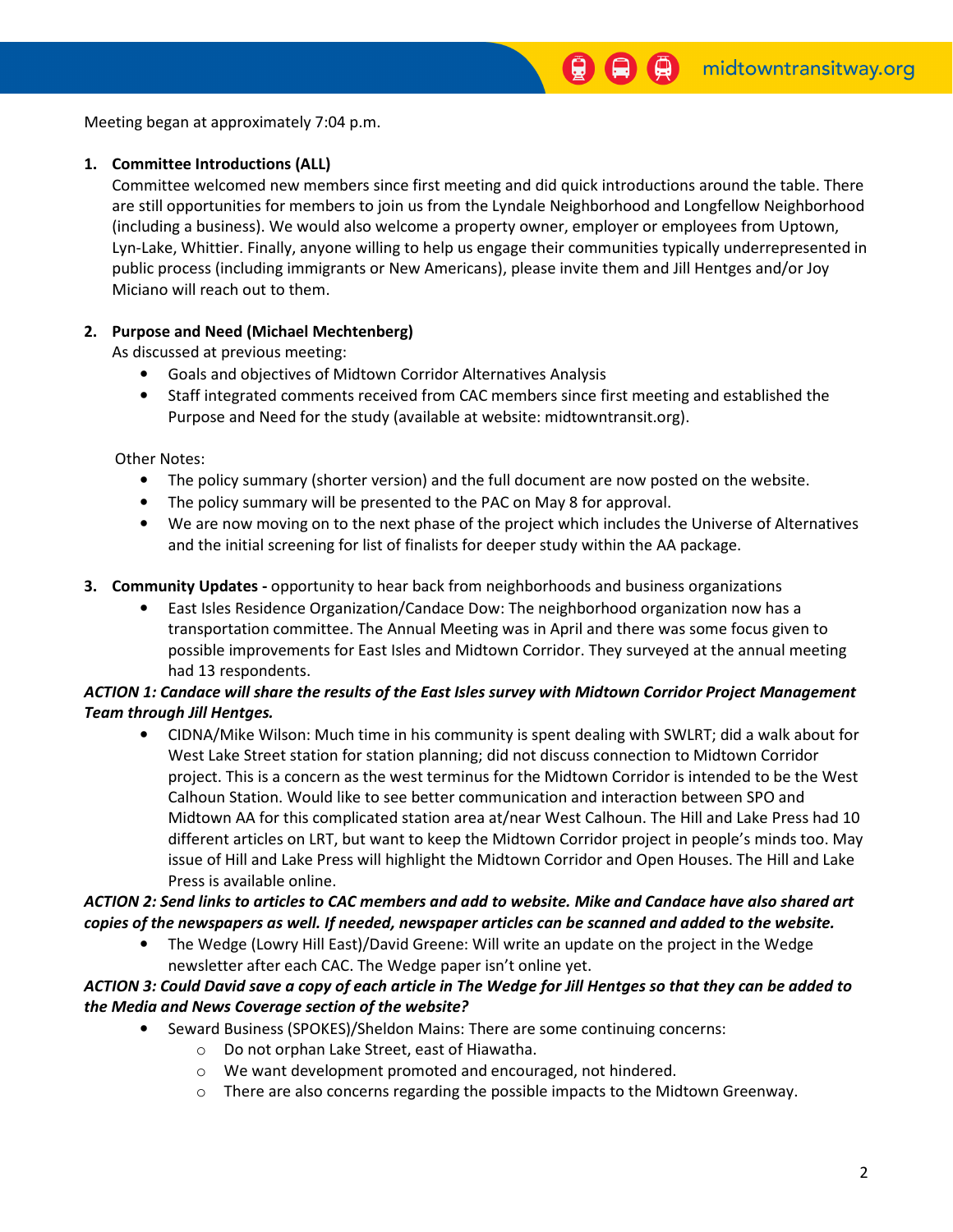- East Calhoun/Harry Savage: Informed ECCO Board of last CAC meeting. The biggest issues right now is getting bikeway down  $36<sup>th</sup>$  St – how to deal with that and other development issues. Still considering all options for the Midtown Corridor study.
- Lake Street Council/Joyce Wisdom: At many of the meetings Joyce has attended (Annual Meetings, Board Meetings) there are way too many elected officials who are referring to this study as the Midtown Greenway Alternatives Analysis. Businesses are concerned along the full stretch of Lake Street. East of Hiawatha is concerned that a connection will be missed.

## 4. Universe of Alternatives - PowerPoint (Michael Mechtenberg)

• Initially identifying all different modes and alternatives and applied a very high-level screening analysis to eliminate alternatives that don't make sense for this set of conditions (for each of the two alignments) and identify those that should be studied as part of the Alternatives Analysis project.

Study Process (Slide 3):

- Still in Stage 1 but we are past the Goals and Objectives and moving towards Stage 2. In Stage 2 there is more detailed analysis that will take place, with ridership information and much deeper analysis and data collection.
- Different mode options weren't discussed in detail last time, so more detail on each mode was discussed.

### MODES

Arterial BRT (new style/regular bus with unique branding, runs in mixed traffic, diesel or hybrid-mixed vehicles, more favorable on Lake Street because of its flexibility and ability to run in mixed traffic with little impact on parking)

• Q: How does this compare to regular bus?

A: Regular bus, lots of dwell time, because of fare collection and boarding. BRT has off-board payment; all doors open, front and back to board and unboard; and near level boarding. They also have signal priority (not signal preemption); signal will sense when bus is coming, will hold light to let bus by and through signal faster. Also nicer bus, stations, real-time schedule at stations and limited stops (approx. 1/3 of a mile apart); bypasses low volume stops.

- Q: What is the spacing for Route 53 (limited stop bus on Lake Street)? A: About 1/3 every mile.
- Q: Concerned that people won't know about this compared to rail. How aware would people be of BRT?

A: Would give it distinctive branding—bus, name, route letter, more recognizable station. Example: have blinking light on top of station when bus is coming. Also, Snelling BRT will open in 2015 and that will increase the awareness of Arterial BRT in the Region.

John Dewitt comment: Flip side from Midtown Corridor Study: Street car in greenway wouldn't be seen, but subways are popular.

• Q: Who uses the GO TO card today?

A: Half of people uses GO TO card now, which helps boarding. GO TO card is least used on bus Routes 21 and 19, because fewer MetroPass (employer transit pass) eligible riders; also have to prepay; many are unaware of how to do that or don't have funding available. BRT would have GO TO card readers at both doors; off-board collection would be for those without GO TO cards. Candace Dow comment: People selling transfers is common.

Tara Beard comment: Subway is a different beast, more of larger system, rather than a piece.

• Q: Are there safety issues with paying off-board versus on the bus?

A: Not aware of issues; have them on rail stations, but different than a bus station.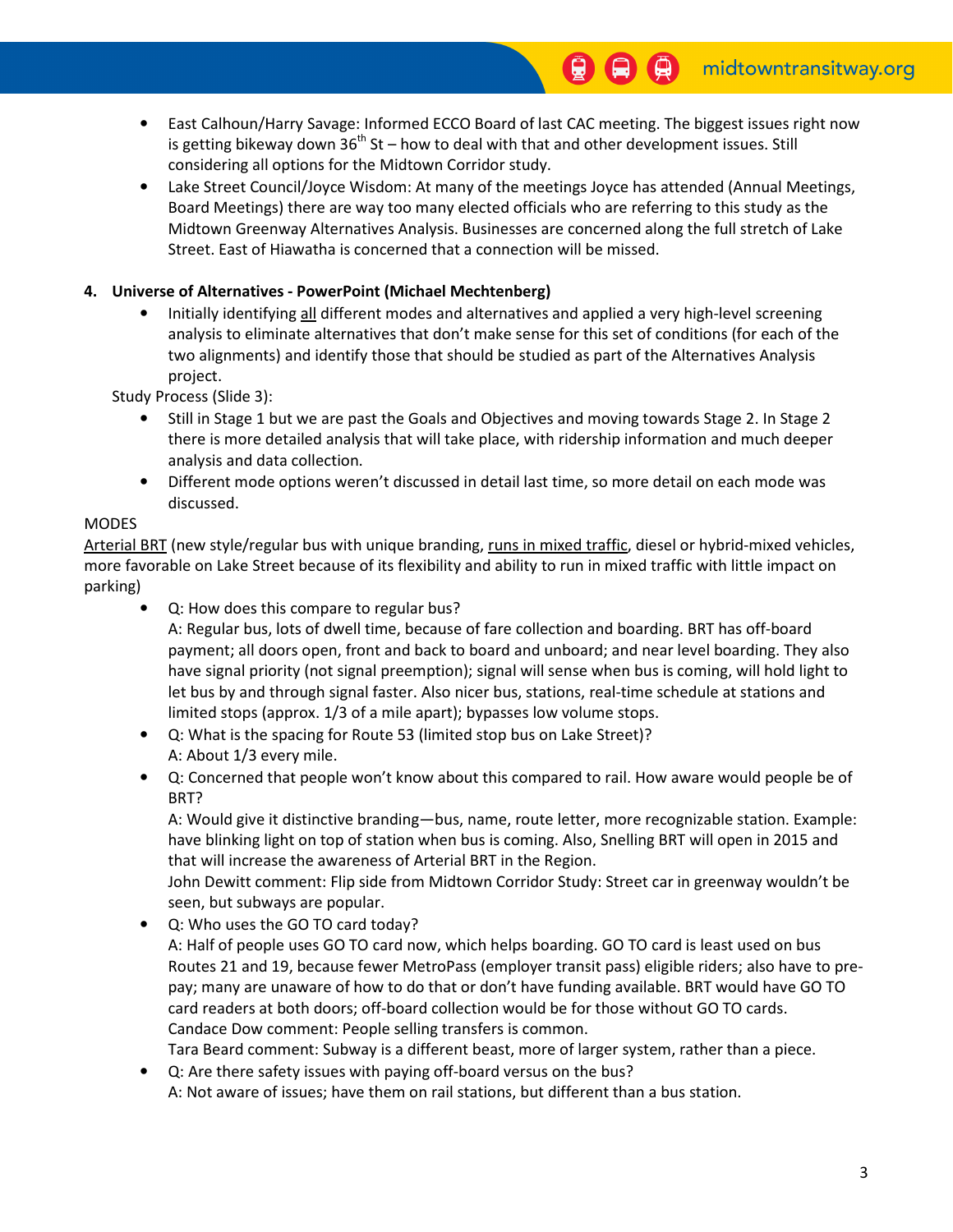Arterial BRT continued

- Tara Beard comment: Was mugged waiting for a bus.
- Aaron Isaacs comment: Rail stations have monitoring cameras; emergency call buttons; police circulating which is not as common on bus stations.

9

Streetcar (operates on rails in mixed traffic; station similar and spacing is similar to BRT. Difference: fixed system, overhead electric catenary wire system)

- Sheldon Mains comment: It does not have to operate in mixed traffic.
- Q: Aren't streetcars supposed to stop more frequently?
- A: Streetcars can have stops where we select; goal of project is to provide fast service so can place stations to do so.
- Joyce Wisdom comment: Stations in trench (Midtown Greenway) will cost more, so there will be fewer stations in the Greenway versus Lake Street. The additional cost can be attributed to the need for vertical circulation (a way to get from below grade to street level). Streetcar will stop less frequently in Greenway than transit (any mode) on Lake Street. Michael Mechtenberg agreed with Joyce Wisdom.

### ACTION 4: Call out the cost of vertical circulation for this alternative.

Dedicated Busway (similar to LRT; dedicated lane for bus, barrier to separate. Stations more significant in design and construction than BRT; diesel or diesel electric hybrid vehicles)

- Q: There is concrete separation? A: Yes.
- Q: What is experience with dedicated lanes and plowing? A: Common in Canada and not an issue with snow.
- Q: How much room is needed for lane? A: Approximately 24 feet.
- Aaron Isaacs comment: it depends on location, because 8 feet (minimum) is needed for one direction for ADA (Americans with Disabilities Act).

LRT (operates on rails in a dedicated right of way: not a problem on Greenway, but it is a problem on Lake Street; larger vehicle)

Commuter Rail (runs on rails in a dedicated guideway, vehicles powered by diesel electric locomotives)

• Not sure how to get in and out of Greenway.

#### PRT (Personal Rapid Transit)

- Not very familiar to staff. Better use in controlled environment (i.e. Airport); must have complete grade separated.
- Sheldon Mains comment: Took a college course in PRT, move on. All agreed.

#### ALIGNMENTS

Lake Street

- Streetcar
- LRT
- Dedicated Busway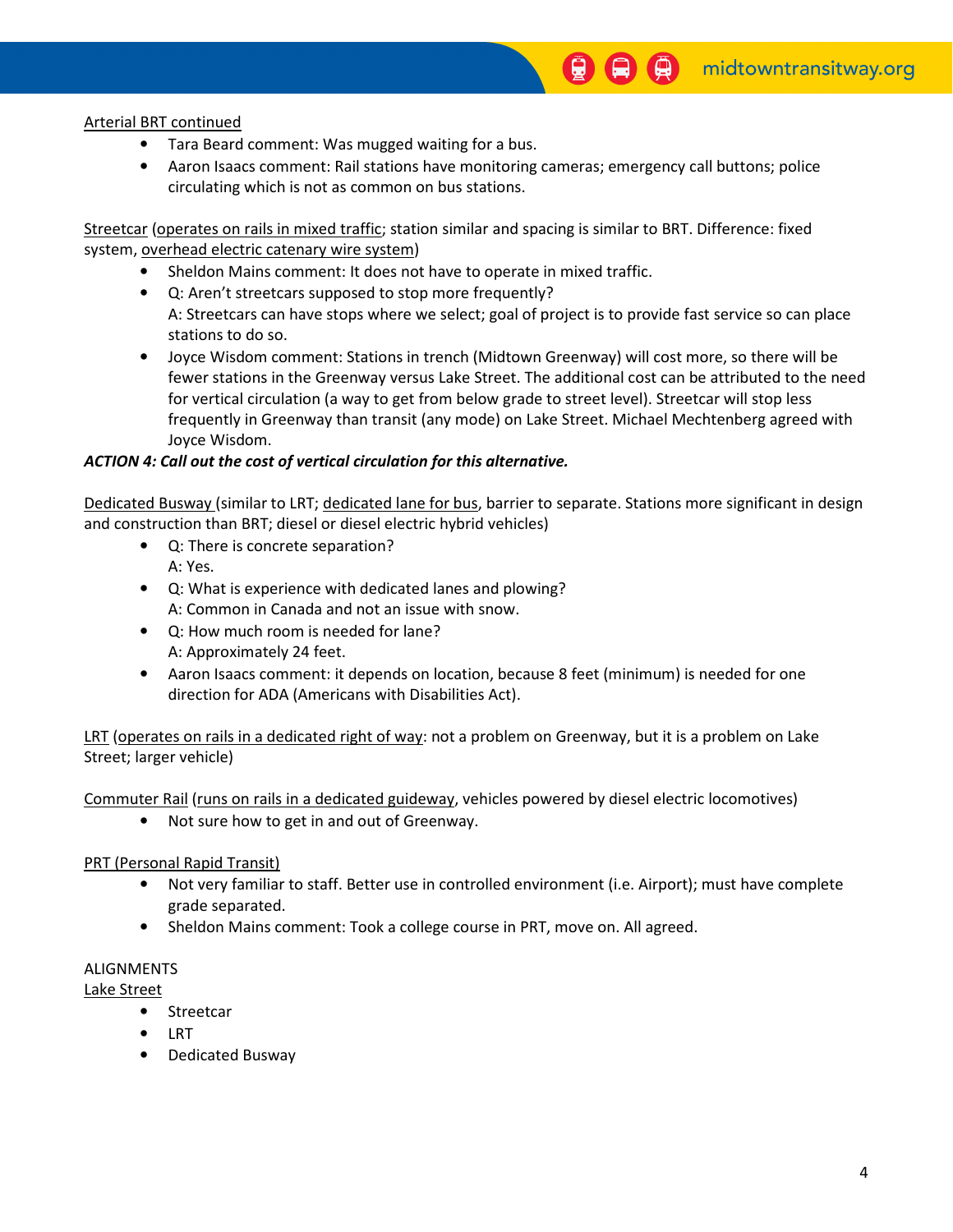#### Midtown Greenway

- Double/Single track streetcar
- Full Double-Track LRT/Streetcar
- Dedicated Busway
- Personal Rapid Transit
- Commuter Rail
- Streetcar Lake Street/Greenway Loop
	- o This option was suggested by a PAC member
	- $\circ$  Challenges: confusing for riders; difference in speed (travel times would be slower on Lake Street and faster on the Midtown Greenway); capital and right of way cost much higher for building two sets of tracks in two different areas.

Purpose of Initial Screening (Slide 12)

- If you can dismiss more at this phase there can be a more detailed screening on viable alternatives.
- Sheldon Mains comment: on alternatives, should consider dedicated busway on western edge of Colfax and then BRT from there because there is more space from West Lake Station to Colfax - especially where Lake and Lagoon are separated; could have dedicated lane on each and easily keep two lanes of traffic on Lake Street and one on Lagoon.
- David Greene comment: Removing parking on Lagoon will be an issue; already a big traffic area.

### Screening Summary Table (Slide 13)

Six Screening Criteria:

- Consistency with regional and local plans
- Level of access provided to jobs and residents
- Ability to provide desired transit capacity and speed increases
- Compatibility with existing transportation modes and infrastructure
- Potential ROW impacts
- Community and stakeholder sentiment

Six criteria with different factors were rated and alternatives advanced based on criteria:

- Q: Who did the rating/screening? And are they open to modifications? A: Project management team and TAC; open to comments. Project Management Team was harsh critics and rounded down on the averages. Goal was to differentiate these so that a few could advance. PMT (through Michael) is interested in feedback.
- David Greene comment: his neighborhood Board is excited about streetcar—please explain why Lake Street streetcar performed worse than BRT. Would like this explained to be able to share with the Board.

### ACTION 5: Better describe and explain why streetcar on Lake Street will not advance for further study?

- Q: Is there an Excel spreadsheet that has the numbers and is this the lay person's overview? A: More detailed information is online. Criteria are not defined in the presentation, but there is more consideration to the criteria.
- Q: Where is economic development captured in criteria? A: Under community and stakeholder sentiment

Explanation of Criteria:

• Consistency with regional and local plans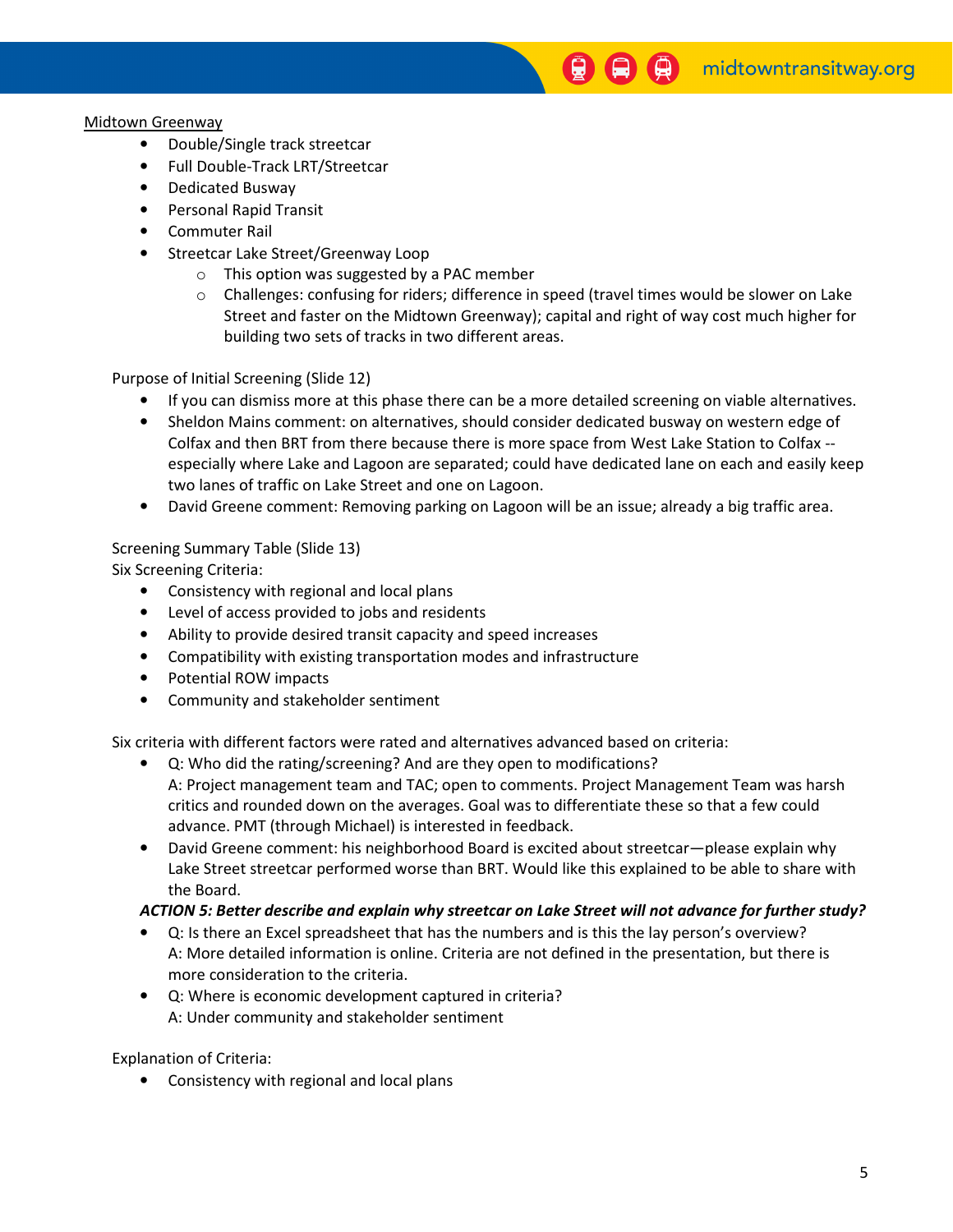Explanation of criteria continued

• Is the mode consistent with Met Council recommendations in Regional Transitway Guidelines and Transportation Policy Plan?

 $\mathbf{G}$ 

- 1. Level of access provided to jobs and residents
	- Quantitative measure: buffer of station, totaled up resident and jobs within ½ mile buffer. It was determined that more jobs were accessed on the Midtown Greenway alignment because of Wells Fargo—and so that alignment ranked higher. This is about access. Therefore, the vertical circulation issue in the Midtown Greenway balances with the access to jobs between the Midtown Greenway and Lake Street.
	- Aaron Isaacs comment: Don't buy balancing out; people will go where the nicer transit is.
	- Candace Dow comment: If looking at going to work, it doesn't account for Senior Citizens and kids.
	- Q: Did you take under 16 and senior citizens out? A: No. Not just focused on going to jobs; it's focused on total population.
	- Q: What does vertical circulation mean? A: Greenway is below grade, will need ramp or elevator to meet ADA.
	- Tara Beard comment: County doesn't allow vertical access on south side of Greenway, is this an issue?
	- Joyce Wisdom comment: The County doesn't all it because the south side is reserved for transit.
	- Thatcher Imboden comment: One of maps with BRT extends past Hiawatha, if included then there would be different jobs and access.
	- Michael Mechtenberg: Study area does end at Hiawatha, for BRT stops, only focus on study area itself.
- 2. Ability to provide desired transit capacity and speed increases
	- Desired speed: is it going to get you there faster
	- Aaron Isaacs comment: Can do all those things but still be faster on Greenway.
- 3. Compatibility with existing transportation modes and infrastructure
	- **Bridges**
	- Connecting to existing transit
- 4. Potential ROW impacts
	- Houses taken down, building removed; mostly on end of project area.
- 5. Community and stakeholder sentiment
	- Perception of economic development; rail option was rated as higher perceived level of development potential.
	- Q: Do we know where the development will be spurred? A: No, that will be looked at in more detail

#### Arterial BRT on Lake Street: Rated as Good

- Top one of alternatives study
- Q: Level of access, rated fair, but streetcar is good-why? A: Might be because of number of stations. Streetcar has more stop.

#### ACTION 6: Michael Mechtenberg will look into the explanation of this.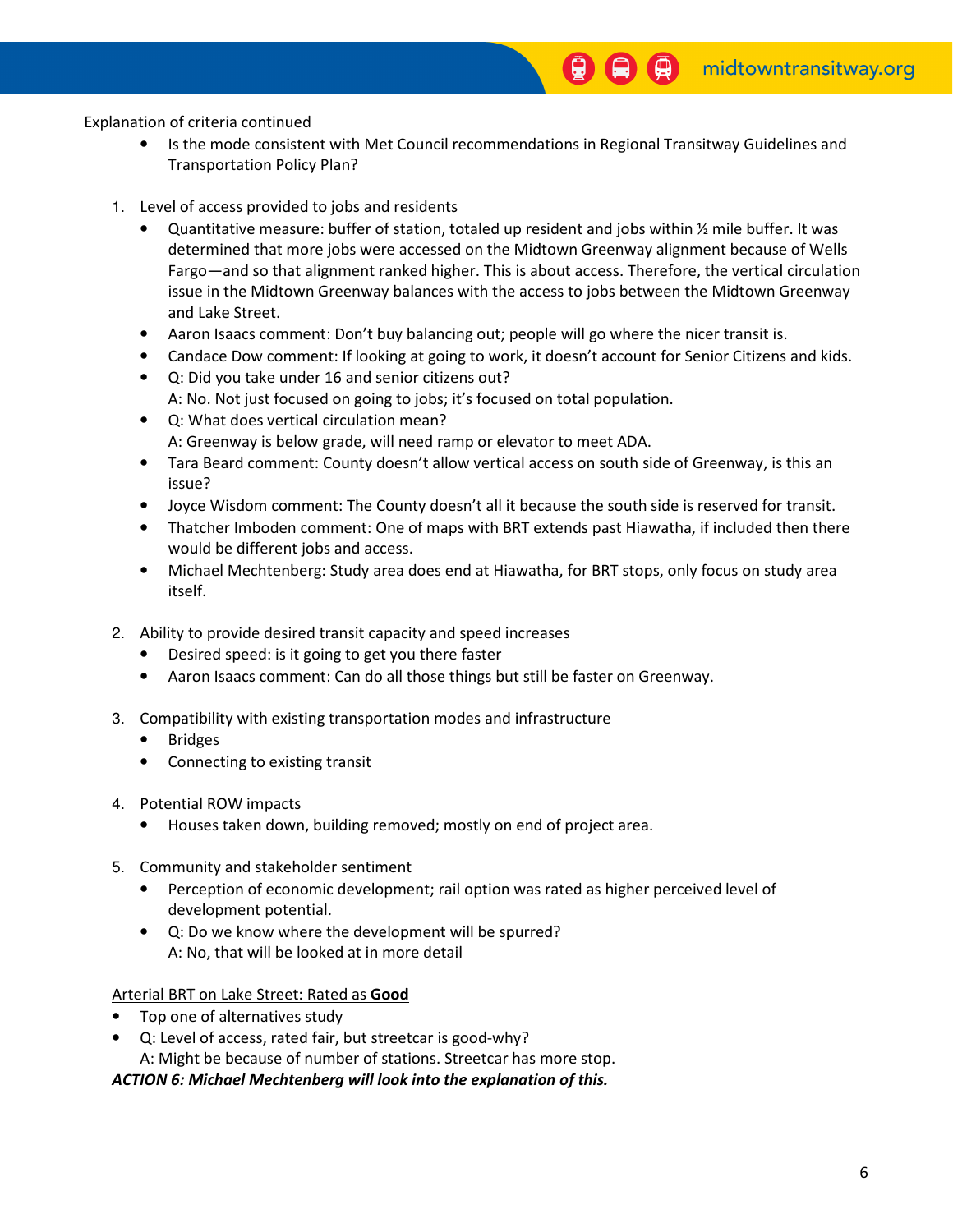• Q: Where would the development be with the Midtown Greenway alignment? A: There has been discussion about both sides of the Greenway.

### Streetcar on Lake Street: Rated as Fair

- I-35W bridge-doesn't have enough clearance: 18' 6"; would have to rebuild bridge. Aaron Isaacs disagrees with this number.
- Q: What's the difference in clearance if operating in mixed traffic? A: Clearance is needed for trucks and the catenary (overhead wires) system.
- Joyce Wisdom comment: Need to consider that people in favor of streetcar on Lake Street don't necessarily live or have a business on Lake Street.
- David Greene comment: Concern for me is development potential for streetcar on Lake Street is greater and that option (streetcar on Lake Street) was dropped. A: One of the things that dropped it was the public sentiment; people don't want to go through reconstruction again.
- Harry Savage comment: Why not 31st Street? Less businesses, less traffic.
- Joyce Wisdom comment: The effort is to build business community with transit. During construction, the buses moved to 31st and moved business away from Lake Street.
- Mike Wilson comment: Issue of parking scarcely mentioned. Like to pull up in front of business. How do businesses feel about losing parking?
- Julie Ingebretsen comment: Terrible
- Thatcher Imboden comment: Don't agree with premise of study area. Happy that BRT shows going to St. Paul. Is there a model where streetcar in the Midtown Greenway makes sense and BRT on Lake Street, east of Hiawatha to St. Paul is put in?
- John DeWitt comment: About 10 years ago at Mayor Rybak's request, a meeting was held to discuss the feasibility of extending a Greenway streetcar line east to the river. At that time, the reconstruction of that segment of Lake St. was about to begin. The group felt that there was nothing in the plans that would inhibit implementation of a streetcar line in the future.
- Michael Mechtenberg comment: Projects work in phases. This Phase 1 approach will not preclude a Phase 2.
- Thatcher Imboden comment: But only studying Phase 1 in the corridor undermines the study; BRT would be more appealing because it provides a regional connection.
- Aaron Isaacs comment: Between Hiawatha and Lake Calhoun has one of the highest ridership, east of Hiawatha has less ridership.
- Joyce Wisdom: Transit numbers are changing because it uses to be light industrial east of Hiawatha, now it is transitioning to retail and increasing transit numbers.

## ACTION 7: Provide current transit numbers for Lake Street.

- Sheldon Mains comment: People may see taking a streetcar to connect with CCLRT is better.
- Aaron Isaacs comment: It is not our role to change study area; not a fundamental flaw.
- Thatcher Imboden comment: It is a fundamental flaw.

## Skipped discussing LRT (in the Midtown Greenway) and Dedicated Busway (on Lake Street) because everyone agreed they are not viable alternatives.

### Double/Single-Track Streetcar in Greenway: Rated as Good

- Advances for further study.
- Q: Would this involve removing embankment on the southside? A: The project would limit impacts as much as possible.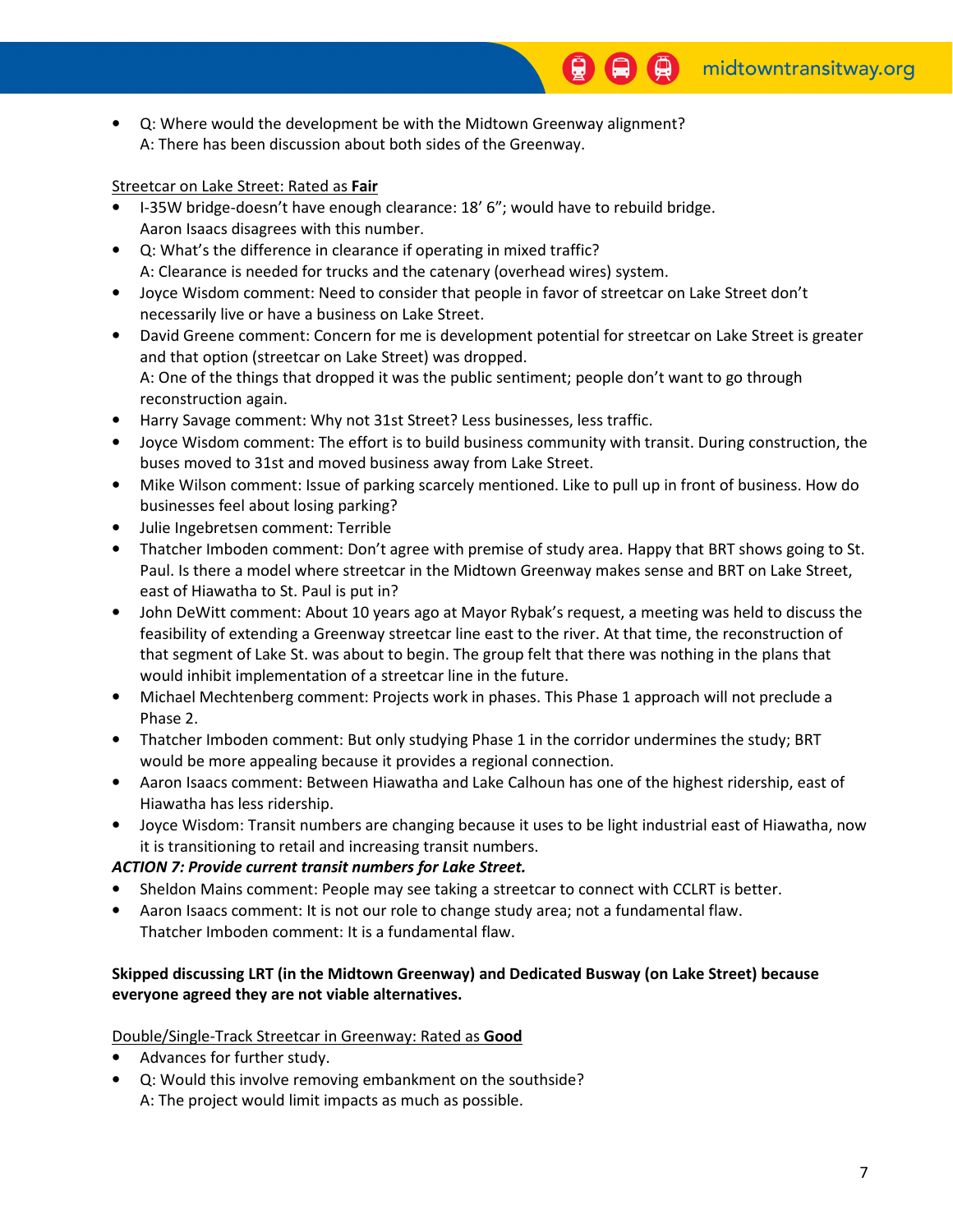### Double/Single-Track Streetcar in Greenway continued

• Q: What are the costs with grade changes? There are concerns with residents at Irving and James related to vibration and noise.

0

- A: Cost was not considered; vibrations will be looked at in detailed evaluation.
- Q: Did they look at traffic shift? A: Not now, but will look at traffic analysis in the next level of evaluation.

#### Full Double-Track/Streetcar in Greenway: Rated as Fair

- Not recommended for further study.
- Higher impact: remove bridges, shift bike path, faster Harry Savage comment: Single/double track will be popular; there will be a demand to put in double track.

Michael Mechtenberg comment: Single/double track would not preclude putting in double track in future.

- Sheldon Mains comment: Have historic impact impacts with double track.
- Aaron Isaacs: If single/double track is done right, capacity won't be an issue.
- John DeWitt comment: Minimize impacts by having double/single track.
- Q: Cost doesn't play a factor until mode is selected?
	- A: True. Cost is looked at later.

#### Loop Alternative: Rated as Poor

- Harry Savage: Seems like a good idea.
- Doubling impacts. Grade changes.
- Q: Would streetcar be set in turf like the Coalition recommends? A: Would look at with turf and without and the cost difference.
- Michael Mechtenberg comment: Know streetcar in Greenway is popular, but know demand is high for transit east of Hiawatha on Lake. Will be looking if demand is there for a combination. Would be a phased project.
- Q: So would same level of service on Lake Street continue? One person mentioned that they live near Bloomington, and if local service went away, there would be nothing. A: That is unknown at this point, but would look in detail in the service development plan.
- David Greene comment: Combination doesn't make sense; if start with BRT, no one is going to want streetcar.
- Candace Dow comment: People would have to transfer to another vehicle which people would not want to do.
- Michael Mechtenberg comment: East of Lake St has been studied during the Arterial BRT Study and this study can save time and money because station locations were identified in that study. It is possible the FTA would allow folding that work into the project although it's outside of current scope of work for this project.
- Q: Were comments of extending project study area brought up?

A: The FTA provided funding to look at current study area, not possible to look at longer corridor.

### ACTION 8: Explain the Federal funding for enhanced bus vs. rail (the local share in each scenario).

• Q: Is it possible to look at impacts of extending corridor? Interested east of Hiawatha. Can a criteria exist now on how extending east impacts the current alternatives? Don't want east of Hiawatha abandoned. Can we include something in study that makes this a major issue?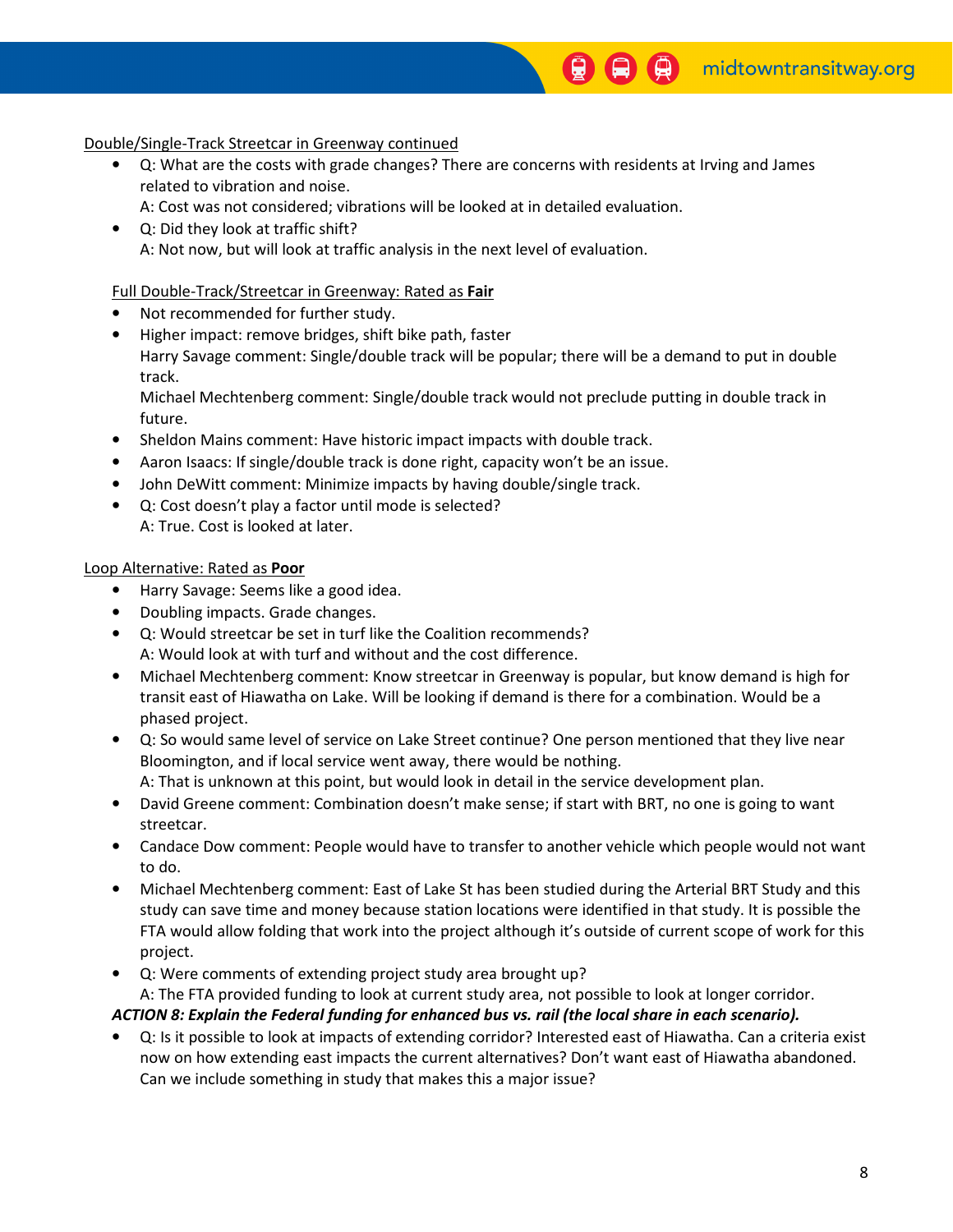• Thatcher Imboden comment: Looking at corridor because Midtown Coalition pushed to have corridor alignment.

## Loop Alternative continued

- Sheldon Mains comment: With traffic numbers east of Hiawatha, can streetcar be looked at—streetcar has more impact on traffic—my perspective. Just don't want to preclude it. Michael Mechtenberg comment: Streetcar and BRT impacts would be similar; difference is capital cost.
- Joyce Wisdom comment: Should think about how trolley comes out of Greenway and gets on Lake Street; crossing westbound traffic.

## 5. Upcoming Open Houses

### Direction on Planning

What do you want to see at open house?

- Candace Dow: Recommend slide 13—with background on scoring; put information on website so people are primed with the information.
- Harry Savage: BRT should not be presented; ridiculous to present.
- Candace Dow and Sheldon Mains: Disagree.
- David Greene: Should lay out what was looked at in case there were any questions on what was studied.
- Tara Beard: Slide 13 may be enough for people, but should have more details about what the criteria was based on; flesh out what was included in criteria.
- David Greene: Need some thought on how to present information to people who have never heard of project. Possibly have a 15 min primer.
- Candace Dow: Will there be a presentation?
- Joy Miciano: Will discus at Thursday's PMT meeting.
- Joyce Wisdom: Recommendation that there should be a presentation with the start time promoted.
- Mike Wilson: Helpful to have information for people who haven't' been to meeting; also nice to have a board on vertical circulation, maybe a schematic.
- Thatcher Imboden: Show apple to apple comparison, don't show BRT going to St. Paul and streetcar not.
- Michael Mechtenberg: There is a PAC meeting before open house, if is supportive, may be shown at open house.
- Thatcher Imboden: How do you show modal preference versus geographic preference? How do you control input if not comparing apples to apples with public feedback?
- Michael Mechtenberg: First round of open houses, people very willing to share comments.
- Mary Matze: May help clarify what is goal, economic development impacts versus speed? May help to explain why we are studying one alternative versus another. Michael Mechtenberg: Can talk at a high level, but are not there in study to talk about these details. The two alignments can be serving two different markets. Could acknowledge differences.
- Joyce Miciano: Also include what will be further studied, ridership, etc.
- Tara Beard: Lines of economic development in criteria should be taken off, because it is a perception, not a scientific evaluation.
- David Greene: What were the racial demographics at the last public meetings?
- Michael Mechtenberg: Majority white; some people of color.
- David Greene: It would help to have people of color there.
- Joyce Miciano: Did talk at first meeting that CAC would help to promote to people of color and transit riders.
- Mike Wilson: Posters on buses, announcements on stations should be put up.